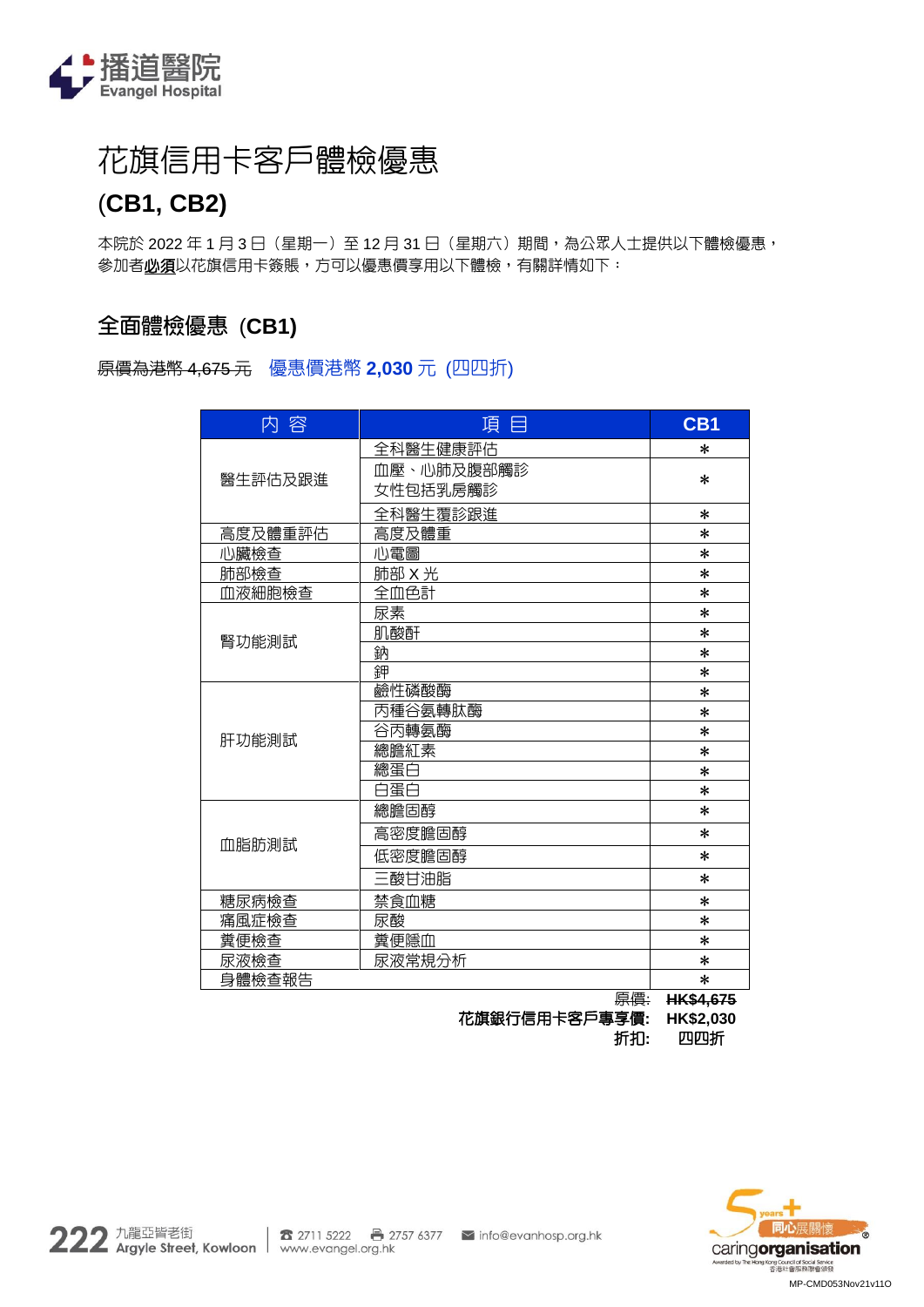

## **優悅體檢優惠** (**CB2**)

原價為港幣 7,210 元 優惠價港幣 **3,530** 元 (四九折)

| 内容      | 項目             | CB2       |  |  |  |
|---------|----------------|-----------|--|--|--|
|         | 全科醫生健康評估       | $\ast$    |  |  |  |
|         | 血壓、心肺及腹部觸診     |           |  |  |  |
| 醫生評估及跟進 | 女性包括乳房觸診       | $\ast$    |  |  |  |
|         | 全科醫生覆診跟進       | $\ast$    |  |  |  |
| 高度及體重評估 | 高度及體重          | $\ast$    |  |  |  |
| 心臟檢查    | 心電圖            | $\ast$    |  |  |  |
| 肺部檢查    | 肺部 X 光         | $\ast$    |  |  |  |
| 血液細胞檢查  | 全血色計<br>$\ast$ |           |  |  |  |
|         | 尿素             | $\ast$    |  |  |  |
| 腎功能測試   | 肌酸酐            | $\ast$    |  |  |  |
|         | 鈉              | $\ast$    |  |  |  |
|         | 鉀              | *         |  |  |  |
|         | 鹼性磷酸酶          | $\ast$    |  |  |  |
|         | 丙種谷氨轉肽酶        | $\ast$    |  |  |  |
| 肝功能測試   | 谷丙轉氨酶          | $\ast$    |  |  |  |
|         | 總膽紅素           | $\ast$    |  |  |  |
|         | 總蛋白            | $\ast$    |  |  |  |
|         | 白蛋白            | $\ast$    |  |  |  |
|         | 總膽固醇           | $\ast$    |  |  |  |
| 血脂肪測試   | 高密度膽固醇         | $\ast$    |  |  |  |
|         | 低密度膽固醇         | $\ast$    |  |  |  |
|         | 三酸甘油脂          | $\ast$    |  |  |  |
| 糖尿病檢查   | 禁食血糖           | $\ast$    |  |  |  |
| 痛風症檢查   | 尿酸             | $\ast$    |  |  |  |
| 甲狀腺功能測試 | 促甲狀腺激素         | $\ast$    |  |  |  |
| 糞便檢查    | 糞便隱血           | $\ast$    |  |  |  |
|         | 糞便寄生蟲檢查        | $\ast$    |  |  |  |
| 尿液檢查    | 尿液常規分析         | $\ast$    |  |  |  |
| 梅毒檢查    | 梅毒血清試驗         | $\ast$    |  |  |  |
|         | 乙型肝炎抗原         | $\ast$    |  |  |  |
| 乙型肝炎檢查  | 乙型肝炎抗體         | $\ast$    |  |  |  |
| 超聲波檢查   | 肝、膽及脾超聲波掃描     | $\ast$    |  |  |  |
| 身體檢查報告  |                | $\ast$    |  |  |  |
|         | 原價:            | HK\$7,210 |  |  |  |

花旗銀行信用卡客戶專享價**: HK\$3,530** 折扣**:** 四九折

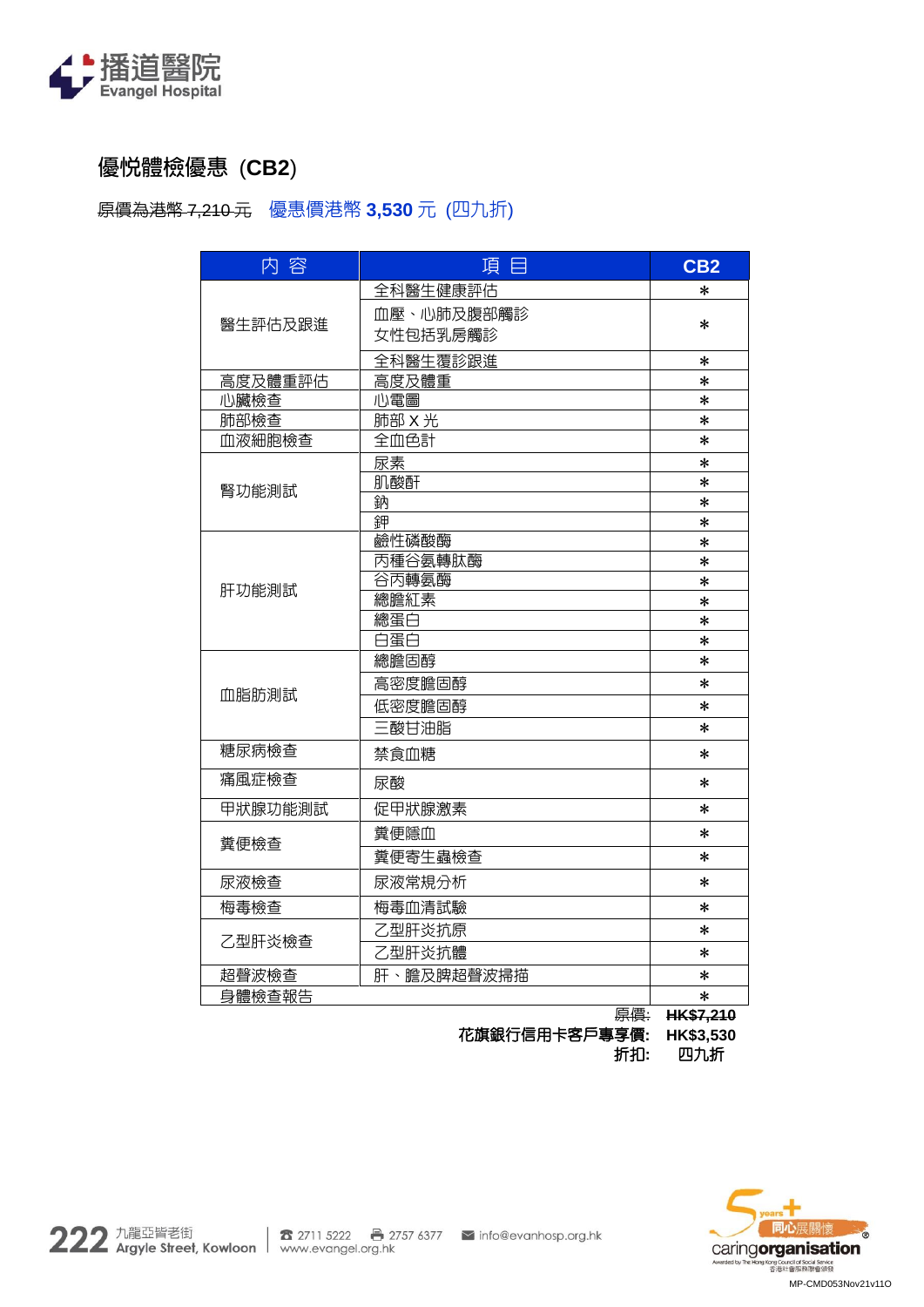

## 地點

#### **播道醫院**

地址 : 香港九龍亞皆老街 222 號

電話 : 2711 5222

#### 電郵 : info@evanhosp.org.hk

網址 **WWW.evangel.org.hk** 

#### **播道醫院沙田門診**

地址 : 香港新界沙田新城市中央廣場第一座 13 樓 1317 室 電話 : 2699 1113

### 條款及細則

- **1.** 此優惠有效期為 2022 年 1 月 3 日(星期一)起,至 2022 年 12 月 31 日(星期六)。(有特別列明者除外)
- **2.** 此優惠服務時間為星期一至五上午 9 時至下午 5 時,星期六上午 9 時至下午 1 時。(不適用於星期日及公眾假期)
- **3.** 參加者必須以花旗銀行所發出之信用卡進行簽賑,方可以優惠價享用有關體檢。
- **4.** 參加者與簽賬人士(持卡人)不須為同一人,即參加者之親友亦可代為簽賬。
- **5.** 參加者必須致電本院進行預約(電話: 2711 5222),並向本院職員說明使用花旗信用卡的體檢優惠。
- **6.** 此優惠不可與其他折扣或推廣優惠同時使用。
- **7.** 此優惠不能兌換現金或其他貨品。
- **8.** 播道醫院保留權利修改任何優惠而毋須事先另行通知。
- **9.** 此優惠須受花旗銀行及播道醫院的條款及細則約束。
- **10.** 有關此優惠的任何爭議,花旗銀行及播道醫院保留最終決定權。

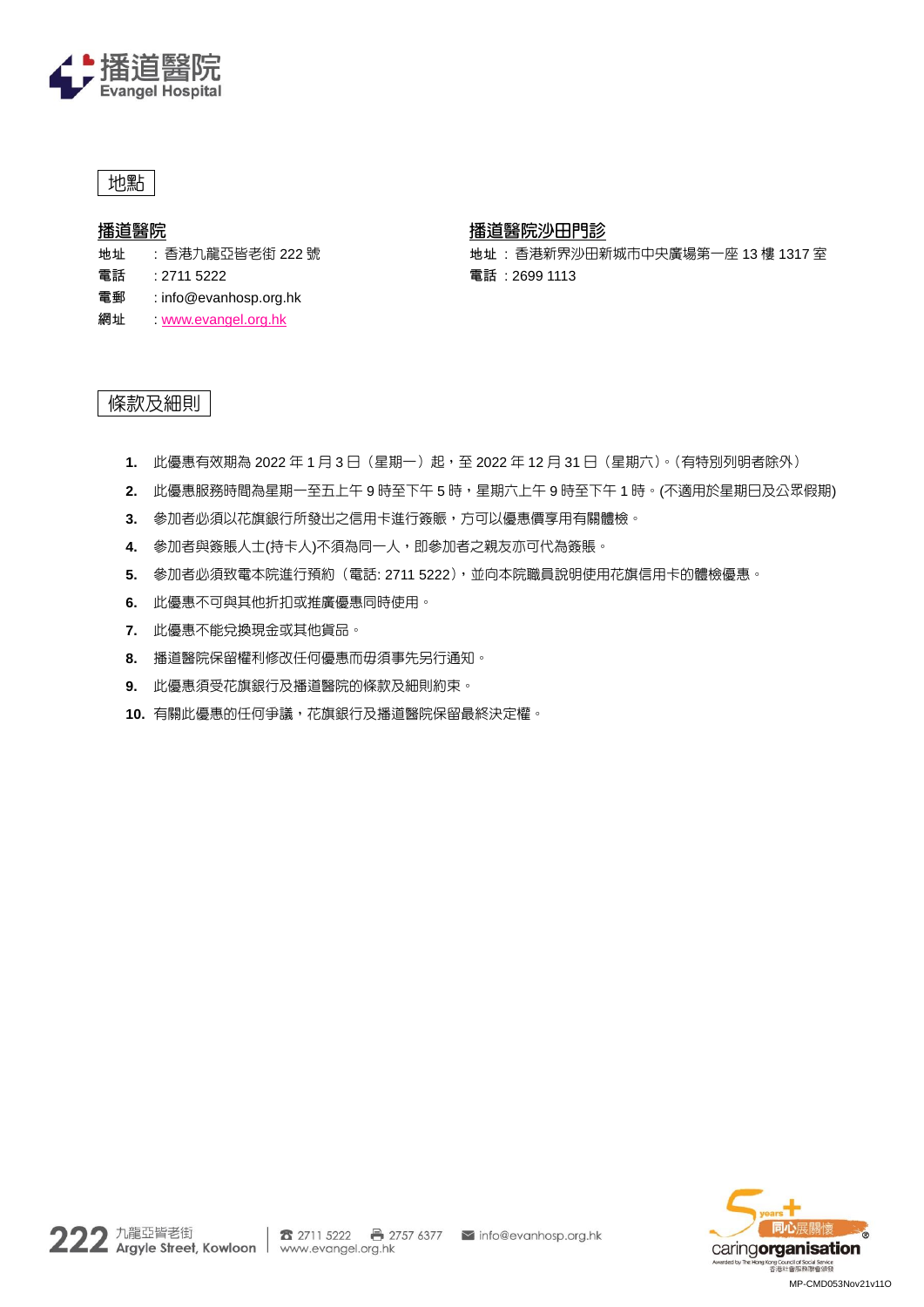

## **Medical Checkup Year Round Offer to CITIBANK Credit Cardholders (CB1, CB2)**

Effective from 3<sup>rd</sup> January 2022 (Mon) to 31<sup>st</sup> December 2022 (Sat)

## **Comprehensive Medical Checkup (CB1)**

Original Price HKD4,675 **now \$2,030 only (56% Off)**

| <b>Content</b>                                      | <b>Item</b>                                                                           | CB <sub>1</sub>  |  |
|-----------------------------------------------------|---------------------------------------------------------------------------------------|------------------|--|
| <b>Assessment and</b><br><b>Follow-up by Doctor</b> | Health Assessment by GP                                                               | *                |  |
|                                                     | Blood Pressure, Heart, Chest & Abdomen<br>Examination (Breast Examination for Female) | $\ast$           |  |
|                                                     | Follow Up by GP                                                                       | $\ast$           |  |
| <b>Height and Weight</b><br><b>Assessment</b>       | Height and Weight                                                                     | $\ast$           |  |
| <b>Heart Examination</b>                            | Electrocardiogram (ECG)                                                               | $\ast$           |  |
| <b>Chest Radiology</b>                              | Chest X-ray                                                                           | $\ast$           |  |
| <b>Haematology Test</b>                             | Complete Blood Count                                                                  | *                |  |
|                                                     | Urea                                                                                  | $\ast$           |  |
| <b>Renal Function Test</b>                          | Creatinine                                                                            | $\ast$           |  |
|                                                     | Na <sup>+</sup>                                                                       | *                |  |
|                                                     | $K^+$                                                                                 | $\ast$           |  |
|                                                     | Alkaline Phosphatase                                                                  | $\ast$           |  |
| <b>Liver Function Test</b>                          | <b>GGT</b>                                                                            | $\ast$           |  |
|                                                     | <b>SGPT</b>                                                                           | *                |  |
|                                                     | <b>Total Bilirubin</b>                                                                | $\ast$           |  |
|                                                     | Protein                                                                               | $\ast$           |  |
|                                                     | Albumin                                                                               | $\ast$           |  |
|                                                     | <b>Total Cholesterol</b>                                                              | *                |  |
|                                                     | <b>HDL Cholesterol</b>                                                                | *                |  |
| <b>Lipid Profile</b>                                | <b>LDL Cholesterol</b>                                                                | $\ast$           |  |
|                                                     | Triglycerides                                                                         | $\ast$           |  |
| <b>Diabetic Screening</b>                           | <b>Fasting Blood Glucose</b>                                                          | $\ast$           |  |
| <b>Gout Screening</b>                               | <b>Uric Acid</b>                                                                      | *                |  |
| <b>Stool Test</b>                                   | <b>Stool Occult Blood</b>                                                             | $\ast$           |  |
| <b>Urine Test</b>                                   | Urine Analysis (Routine)                                                              | *                |  |
| <b>Medical Report</b>                               |                                                                                       | *                |  |
|                                                     | Original Price:                                                                       | <b>HK\$4,675</b> |  |
|                                                     | <b>CitiBank Credit Cardholders Privilege:</b>                                         | HK\$2,030        |  |

**Discount Rate : 56% OFF**

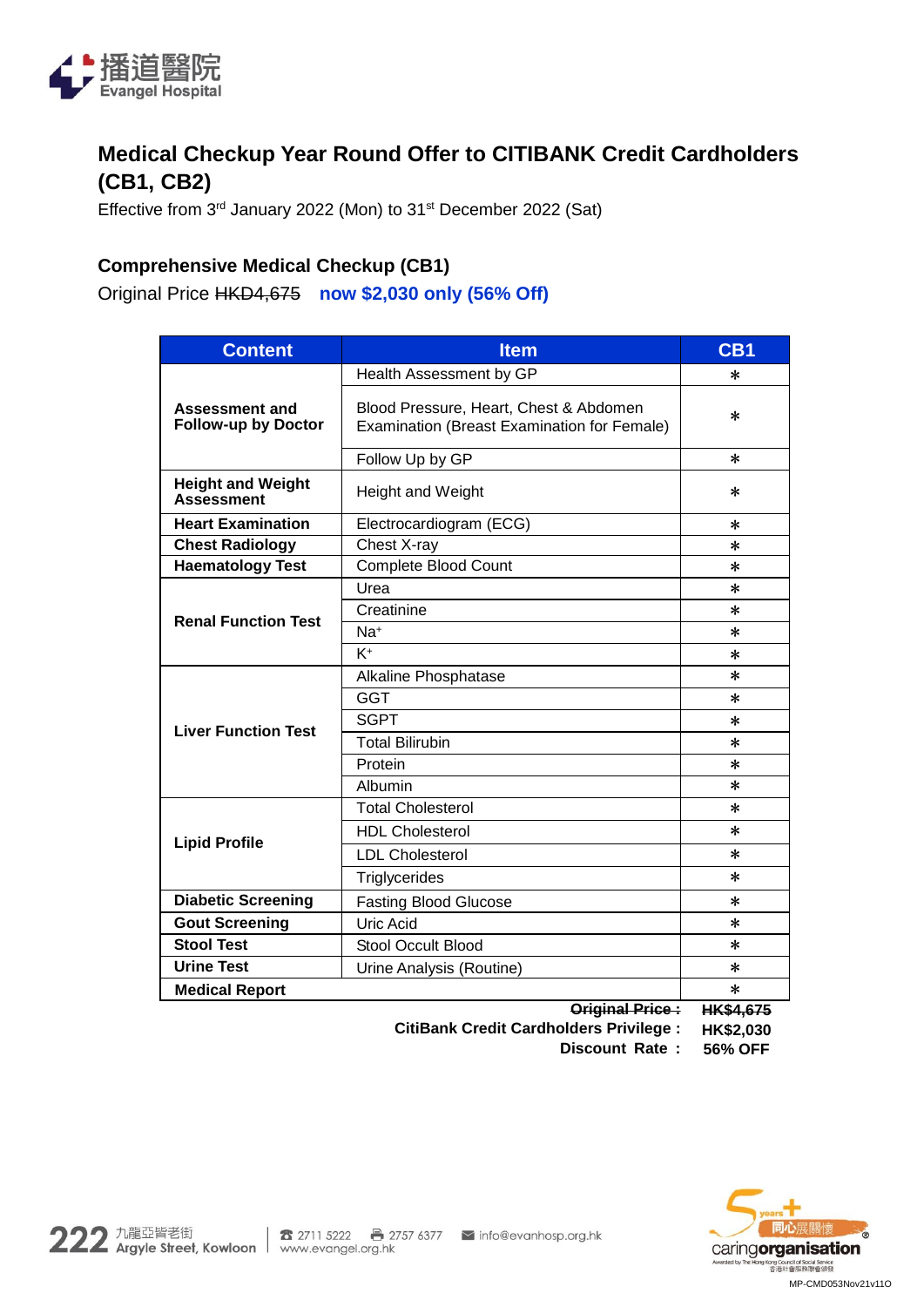

## **Superior Medical Checkup (CB2)**

Original Price HKD7,210 **now \$3,530 only (51% Off)**

| <b>Content</b>                                      | <b>Item</b>                                                                           | CB2    |  |
|-----------------------------------------------------|---------------------------------------------------------------------------------------|--------|--|
| <b>Assessment and</b><br><b>Follow-up by Doctor</b> | Health Assessment by GP                                                               | *      |  |
|                                                     | Blood Pressure, Heart, Chest & Abdomen<br>Examination (Breast Examination for Female) | *      |  |
|                                                     | Follow Up by GP                                                                       | *      |  |
| <b>Height and Weight</b><br><b>Assessment</b>       | <b>Height and Weight</b>                                                              | *      |  |
| <b>Heart Examination</b>                            | Electrocardiogram (ECG)                                                               | $\ast$ |  |
| <b>Chest Radiology</b>                              | Chest X-ray                                                                           |        |  |
| <b>Haematology Test</b>                             | <b>Complete Blood Count</b>                                                           | $\ast$ |  |
|                                                     | Urea                                                                                  | $\ast$ |  |
| <b>Renal Function Test</b>                          | Creatinine                                                                            | *      |  |
|                                                     | Na <sup>+</sup>                                                                       | $\ast$ |  |
|                                                     | $K^+$                                                                                 | *      |  |
|                                                     | Alkaline Phosphatase                                                                  | $\ast$ |  |
|                                                     | GGT                                                                                   | *      |  |
| <b>Liver Function Test</b>                          | <b>SGPT</b>                                                                           | *      |  |
|                                                     | <b>Total Bilirubin</b>                                                                | $\ast$ |  |
|                                                     | Protein                                                                               | $\ast$ |  |
|                                                     | Albumin                                                                               | *      |  |
|                                                     | <b>Total Cholesterol</b>                                                              | $\ast$ |  |
|                                                     | <b>HDL Cholesterol</b>                                                                | *      |  |
| <b>Lipid Profile</b>                                | <b>LDL Cholesterol</b>                                                                | $\ast$ |  |
|                                                     | Triglycerides                                                                         | $\ast$ |  |
| <b>Diabetic Screening</b>                           | <b>Fasting Blood Glucose</b>                                                          | $\ast$ |  |
| <b>Gout Screening</b>                               | <b>Uric Acid</b>                                                                      | $\ast$ |  |
| <b>Thyroid Function</b>                             | <b>TSH</b>                                                                            | *      |  |
|                                                     | <b>Stool Occult Blood</b>                                                             | $\ast$ |  |
| <b>Stool Test</b>                                   | Stool Ova and Parasite                                                                | *      |  |
| <b>Urine Test</b>                                   | Urine Analysis (Routine)                                                              | $\ast$ |  |
| <b>Syphilis Screening</b>                           | <b>VDRL</b>                                                                           | $\ast$ |  |
| <b>Hepatitis B Screening</b>                        | Hepatitis B Antigen                                                                   | $\ast$ |  |
|                                                     | <b>Hepatitis B Antibody</b>                                                           | $\ast$ |  |
| <b>Ultrasound Examination</b>                       | Ultrasound Liver, Gall Bladder & Spleen                                               |        |  |
| <b>Medical Report</b>                               |                                                                                       |        |  |

**Original Price : HK\$7,210**

**CitiBank Credit Cardholders Privilege: HK\$3,530**

**Discount Rate : 51% OFF**